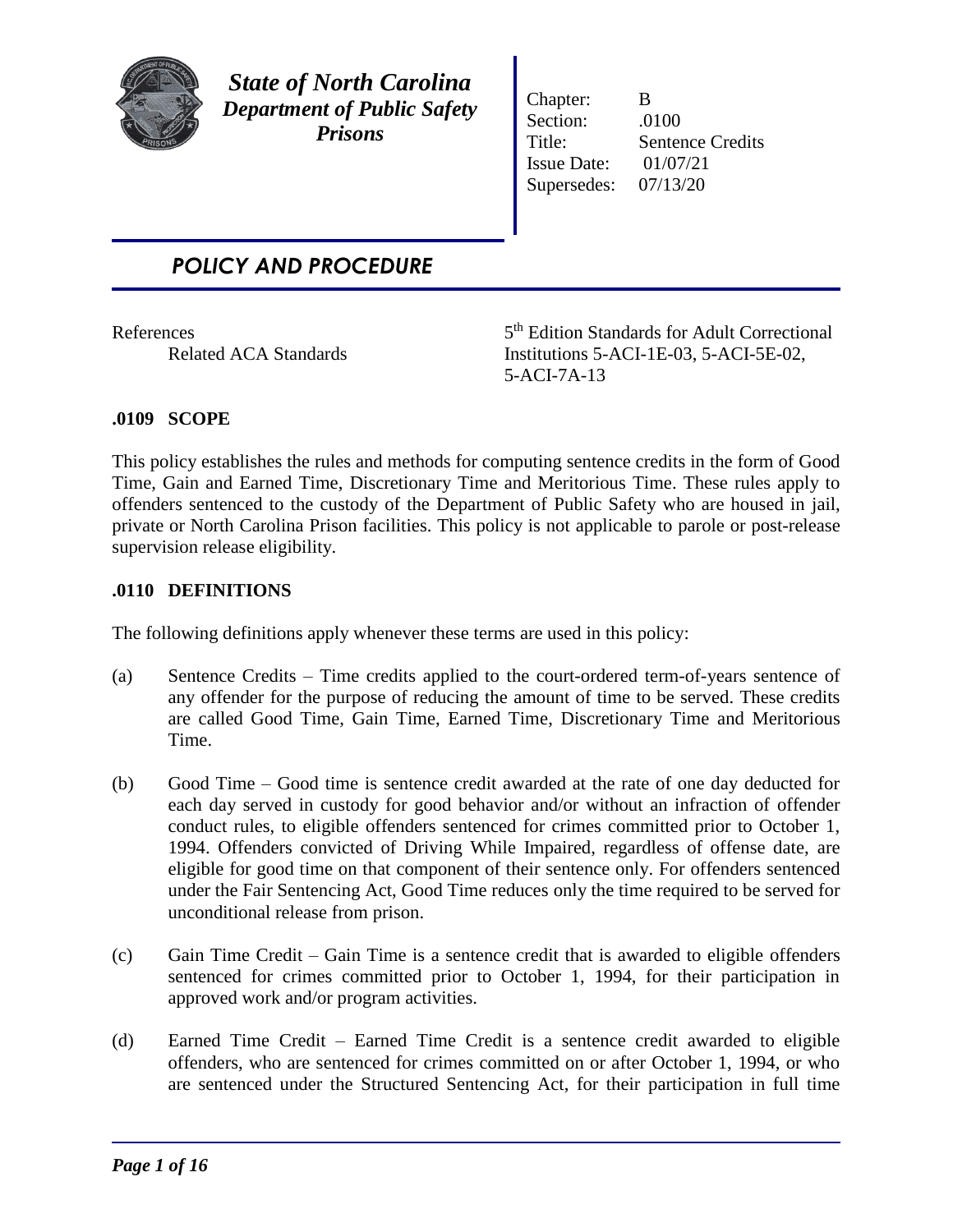work and program activities. Earned Time reduces only the maximum term of an offender's sentence imposed by the court.

- (e) Meritorious Time Meritorious Time is a sentence credit that may be awarded to eligible offenders for their exemplary acts or for working under emergency conditions, working overtime, working in inclement weather, for achievements in apprenticeship training, educational or other type programs, and/or for remaining infraction-free for a specified period of time.
- (f) Discretionary time Discretionary time is a sentence credit that is awarded to eligible offenders to ensure the orderly release of offenders. It is an undetermined amount of time that can be given as a sentence credit approved by the Commissioner of Prisons or their designee or the Wardens and/or their designee to authorize an earlier release date due to such situations as emergencies, to assist other agencies with a more conducive pick-up date, or to more effectively manage the prison population number.
- (g) Eligible Offenders Offenders are eligible to earn sentence credits as outlined in Sections .0111, .0112, .0113, .0114, .0115, .0116, and .0117 of this policy.
- (h) Fair Sentencing Act Also known as presumptive sentencing, this sentencing act applies to felonies committed from July 1, 1981 through September 30, 1994.
- (i) Structured Sentencing Act This sentencing act determines the sentence received for crimes, except impaired driving offenses, committed on or after October 1, 1994.
- (j) Disciplinary Infraction violation of offender conduct rules and/or disobedience to a lawful order of the Department of Public Safety, its agents or employees, as determined by conviction through the Disciplinary Process.
- (k) Parole Eligibility Date The date, provided to North Carolina Prisons by the NC Post-Release Supervision and Parole Commission, that an offender becomes eligible for parole or Post-Release Supervision.
- (l) ADA Assigned An activity assignment of last resort for offenders determined to have a qualifying disability protected by the Americans with Disabilities Act; that cannot be otherwise reasonably accommodated for a job or program assignment to earn sentence credits.
- (m) CRV (Confinement In Response to Violation) up to a 90 day term of confinement in response to a violation for Probationers who are non-compliant with the terms of their Probation conditions.
- (n) PR3 Post Release offenders that return for a three (3) month re-imprisonment due to non-compliance with the terms of their Post Release Supervision conditions.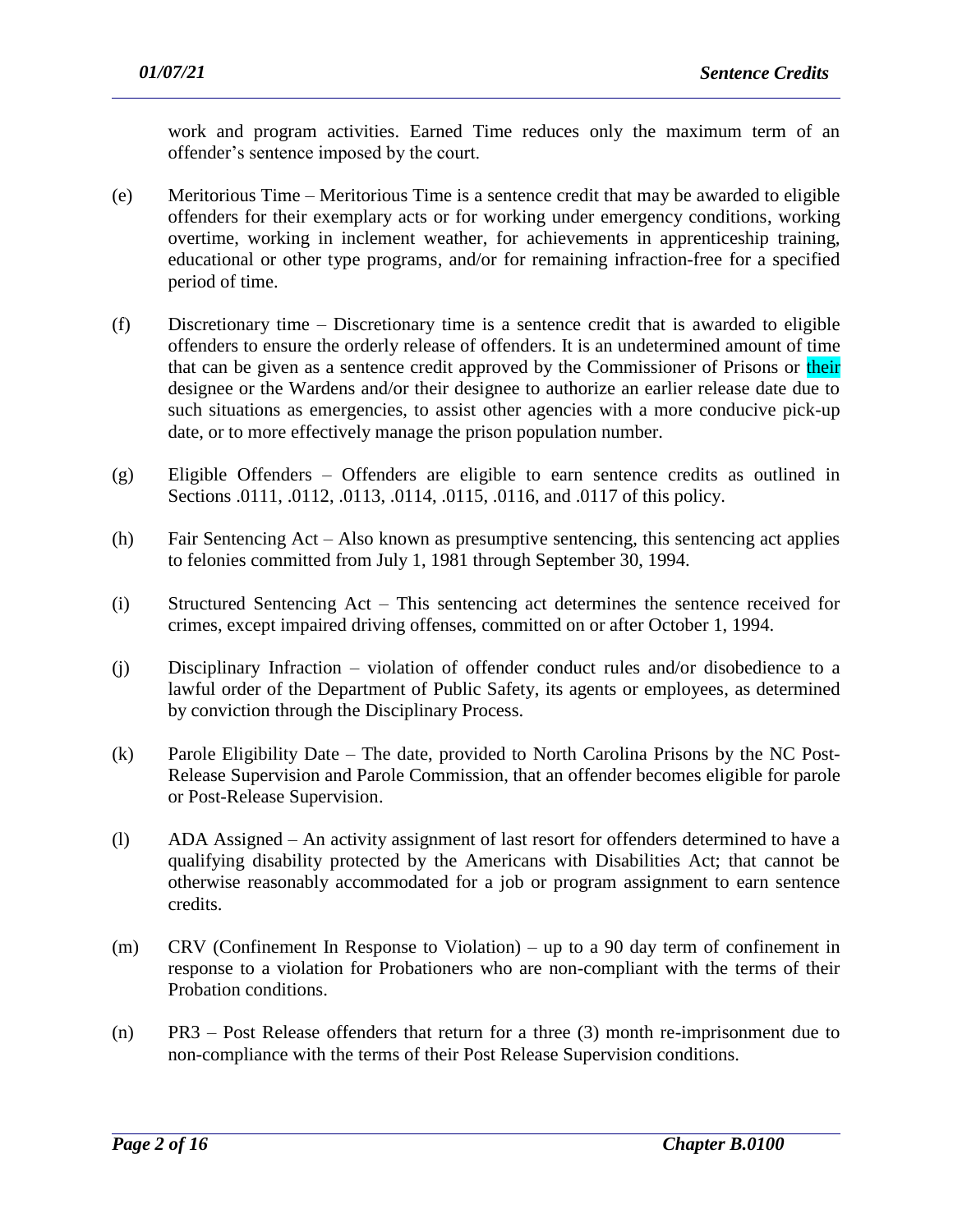- (o) PRV Post Release offenders that return awaiting a ruling from the Post Release Supervision and Parole Commission due to non-compliance with the terms of their Post Release Supervision conditions.
- (p) Processor An offender assigned to complete admission processing into Prisons after arrival from the sentencing court.

## **.0111 GOOD TIME**

This section applies to offenders sentenced as felons for crimes they committed prior to October 1, 1994 and offenders convicted of Driving While Impaired, regardless of offense date.

- (a) Offenders are awarded Good Time at the rate of one day deducted from their prison or jail term for each day they spend in custody without a conviction through the Disciplinary Process of a violation of offender conduct rules.
- (b) Forfeiture of Good Time: Good Time shall be subject to forfeiture when the offender is found guilty of violating offender conduct rules as determined by conviction through the Disciplinary Process. The amount of Good Time lost for a guilty finding for a violation of conduct rules shall not exceed the amount of good time the offender has earned to date. Offenders found guilty of assault(s) on staff resulting in physical injury are subject to be ineligible for future Good Time on their current period of incarceration. Forteiture of Good Time will be facilitated through the disciplinary process.
- (c) Restoration of Forfeited Good Time: Good time that is forfeited by an offender may be restored to the offender as set forth in Section .0115 of this policy.
- (d) Ineligible Offenders: Offenders with sentences or assignments characterized as follows are not eligible for Good Time for the purpose of reducing their confinement or calculating an unconditional release date:
	- (1) sentenced under the Structured Sentencing Act;
	- (2) committed to custody for contempt of court;
	- (3) Health law violators;
	- (4) sentenced under the Fair Sentencing Act for Class A & B felonies and serving a life sentence for a Class C felony;
	- (5) serving an active prison term followed by a period of Special Probation;
	- (6) Safekeepers;
	- (7) committed for a Presentence Diagnostic Study and
	- (8) Any offender serving a life sentence.
	- (9) Processors
	- (10) Offenders found guilty through Disciplinary Process of assault(s) on staff resulting in physical injury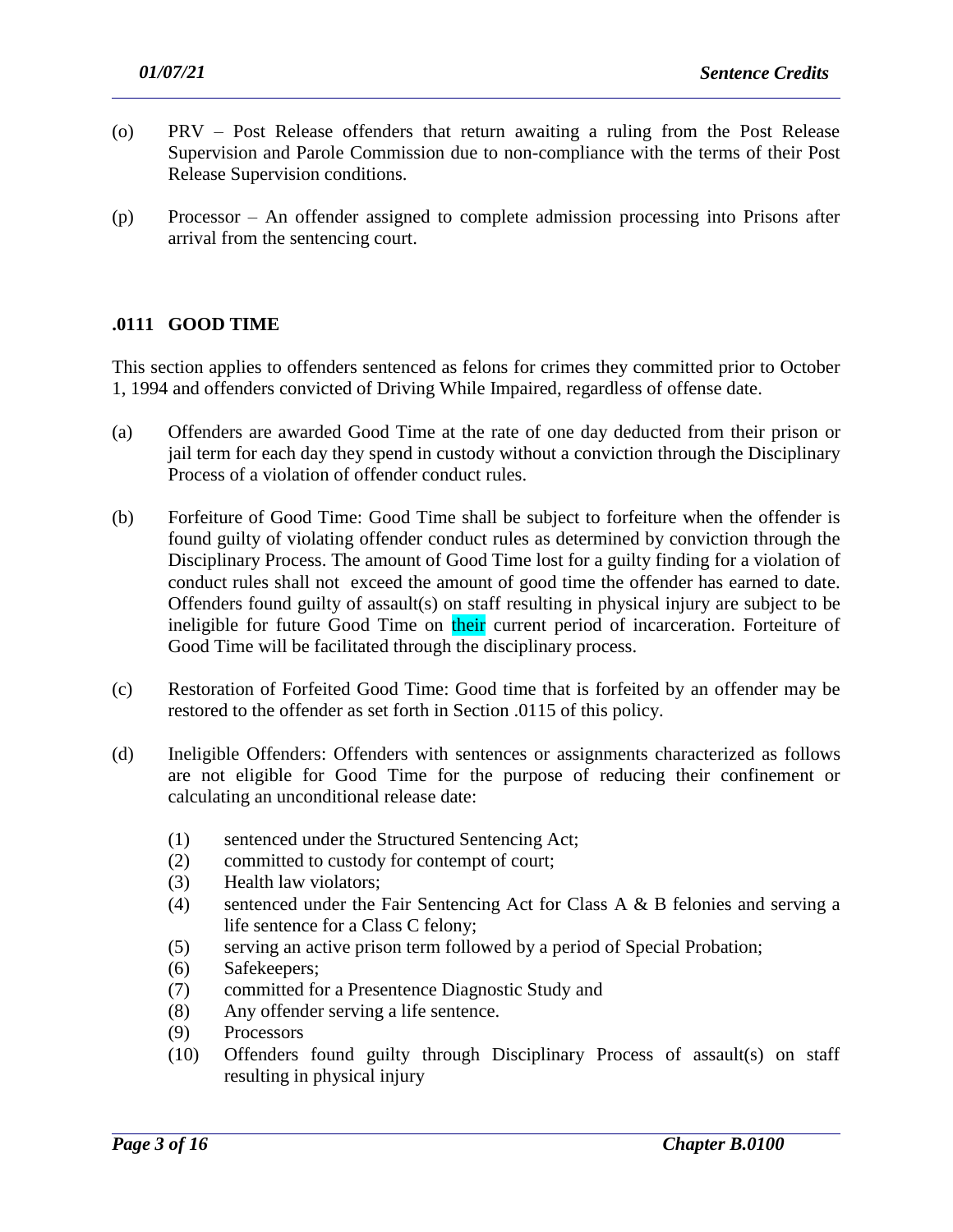## **.0112 GAIN TIME**

(a) Gain Time is sentence credit awarded to eligible offenders, who are serving sentences for crimes they committed prior to October 1, 1994, for their participation in work and/or program activities. Offenders who work full-time, or participate in full-time programs or sentence credits rated programs that will assist their productive re-entry into the community, shall earn Gain Time Sentence Credits that shall be regulated as Gain Time I, II, or III.

Gain Time shall be administered and assigned as follows:

- (1) Gain Time I. In addition to Good Time credits, eligible offenders who perform work assignments or participate in programs that are rated as Gain Time I may receive an additional two (2) days per month deducted from their sentence. A Gain Time I rating requires the offender to engage in a minimum of four (4) hours of unskilled or low level activity per day, but not to exceed six (6) hours per day, and to participate for the number of days per week as required by the assignment.
- (2) Gain Time II. In addition to Good Time credits, eligible offenders who perform work assignments and participate in programs that are rated as Gain Time II may receive an additional four (4) days per month deducted from their sentence. A Gain Time II rating requires the offender to engage in a minimum of four (4) hours of semi-skilled or moderate level activity per day, but not to exceed six (6) hours per day, and to participate for the number of days per week as required by the assignment.
- (3) Gain Time III. In addition to Good Time credits, eligible offenders who perform work assignments or participate in full time programs that are rated as Gain Time III may receive an additional six (6) days per month deducted from their sentence. A Gain Time III rating requires the offender to engage in a minimum of six (6) hours of high skilled or high-level activity per day, but not to exceed eight (8) hours per day, and to participate for the number of days per week as required by the assignment. In addition to Good Time credits, all Gain Time eligible offenders who are assigned to full time educational (academic or vocational) programs may receive an additional six (6) days per month deducted from their maximum sentence. A Gain Time III rating for educational programs requires the offender to engage in not less than twenty-eight (28) hours and not more than forty (40) hours of instruction per week and to participate for the number of hours per week as required by the assignment.
- (b) Forfeiture of Gain Time: Under the Fair Sentencing Act, Gain Time shall not be subject to forfeiture for a guilty finding for a violation of offender conduct rules.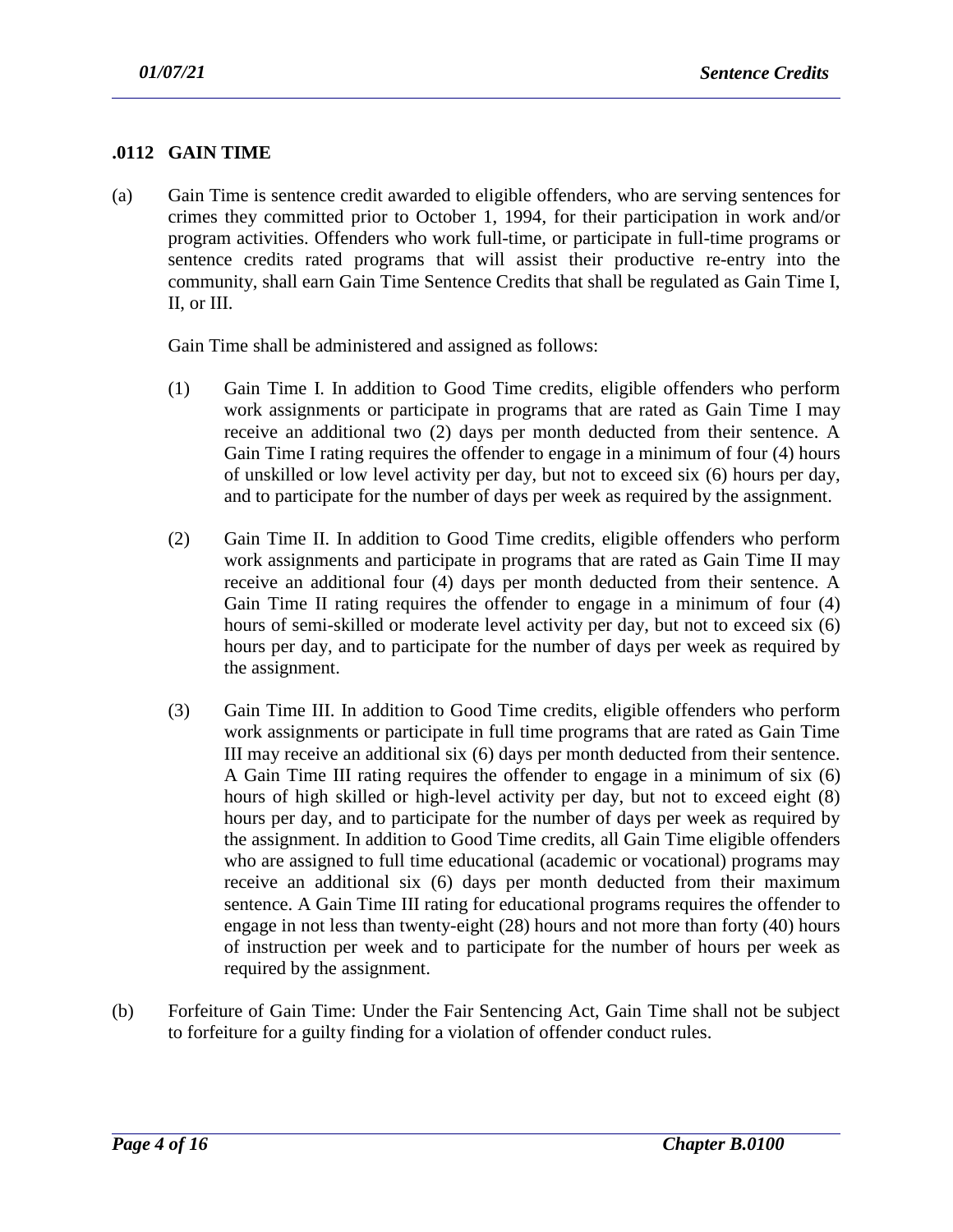- (c) Ineligible Offenders: Offenders with sentences or assignments characterized as follows are not eligible for Gain Time for the purpose of reducing their confinement or calculating an unconditional release date:
	- (1) sentenced under the Structured Sentencing Act;
	- (2) committed to custody for contempt of court;
	- (3) Health law violators;
	- (4) sentenced under the Fair Sentencing Act for Class A and B Felonies and serving a life sentence for a Class C felony;
	- (5) serving an active prison term followed by a period of Special Probation;
	- (6) Safekeepers;
	- (7) committed for a Presentence Diagnostic Study and
	- (8) Any offender serving a life sentence.
	- (9) Processors
- (d) Assignment and Attendance: Facility staff is responsible and accountable for ensuring that offenders are assigned to an assignment and that offenders attend their assignments for the number of hours as specified by the rules of the Gain Time level that has been allocated to the assignment, unless an appropriately authorized exception has been made.

#### **.0113 EARNED TIME CREDITS**

- (a) Earned Time Credit is a sentence credit awarded to eligible offenders sentenced for crimes committed on or after October 1, 1994, except those sentenced on or after October 1, 1994, under G. S. 20-138.1 for impaired driving. Eligible offenders are those who work full-time, participate in full-time programs or sentence credits rated programs that would assist their productive re-entry into the community. In addition, eligible offenders are those offenders who have completed diagnostic processing and are in an Assignment Pending **or** Protective Control Eligible offenders shall be awarded Earned Time Sentence Credits that shall be regulated as Earned Time Credit Level I, II, or III.
- (b) Eligible Offenders serving Misdemeanant Sentences shall not be awarded or receive more than a total of four (4) days of Earned Time Sentence Credits per month.
- (c) Eligible offenders serving Felon Sentences shall not be awarded or receive more than a total of nine (9) days Earned Time Sentence Credits per month. Total credit awards are applied to reduce the offender's maximum sentence and shall not reduce a felon offender's incarceration period below his or her minimum sentence imposed by the court.
	- (1) Earned Time Credit Level I. Eligible offenders who perform work assignments or participate in programs that are rated as Earned Time I may receive three (3) days per month deducted from their maximum sentence. An Earned Time Credit Level I rating requires the offender to engage in a minimum of four (4) hours of unskilled or low level activity per day, but no more than (6) hours per day, and to participate for the number of days per week as required by the assignment.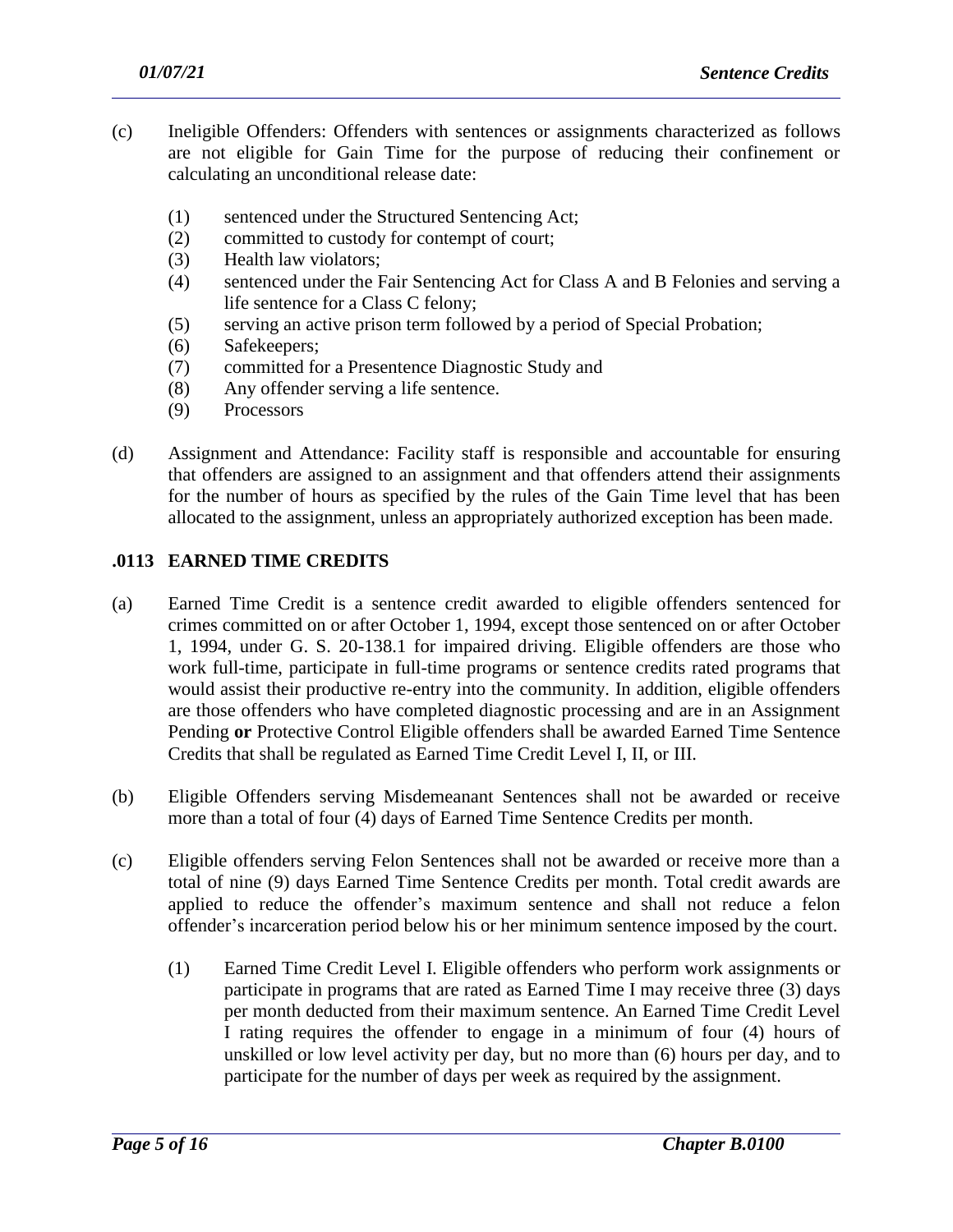- (A) All Assignment Pending offenders in regular population and Protective Control are eligible to receive Earned Time Credit Level I. The offenders must be serving structured sentences for felony classes A through I, and they must not have been found guilty of a violation of offender conduct rules within the previous four (4) months. Assignment Pending and Protective Control offenders who have been found guilty of infractions of offender conduct rules, but who are infraction-free for four (4) consecutive months from the date of the disciplinary hearing, are eligible to receive Earned Time Credit Level I. However, having been found guilty of infractions does not preclude Assignment Pending offenders from being assigned to an appropriate regular full-time job or program activity at any time. When the facility has a full-time job, program, activity, or service available for assignment, the Assignment Pending offender may not elect to remain in an Assignment Pending status nor refuse to be assigned to the available job or mandatory program. Refusal by the offender to participate in a mandatory program or job assignment may result in a disciplinary infraction. OPUS automatically credits eligible Assignment Pending and Protective Control offenders with Earned Time Credit Level I.
- (B) Eligible offenders assigned to the Security Threat Group Management Unit (STGMU) Phase 1 will be awarded Earned Time Credit Level I.
- (2) Earned Time Credit Level II. Eligible offenders who perform work assignments or participate in programs rated Earned Time Credit Level II may receive six (6) days per month deducted from their maximum sentence. An Earned Time Credit Level II rating requires the offender to engage in a minimum of four (4) hours of skilled or moderate level activity per day, but not to exceed six (6) hours per day, and to participate for the number of days per week as required by the assignment.

Eligible offenders assigned to the Security Threat Group Management Unit Phase 2 will be awarded Earned Time Credit Level II.

- (3) Earned Time Credit Level III. Eligible offenders who perform work assignments or participate in programs that are rated Earned Time Credit Level III may receive nine (9) days per month deducted from their maximum sentence. An Earned Time Credit Level III rating requires the offender to engage in a minimum of six (6) hours of high skilled or high level activity per day, but no more than eight (8) hours per day, and to participate for the number of days per week as required by the assignment.
	- (A) Eligible offenders who are assigned to full time educational (academic or a vocational) programs may receive nine (9) days per month deducted from their maximum sentence. Earned Time Credit Level III rating for educational programs requires the offender to engage in not less than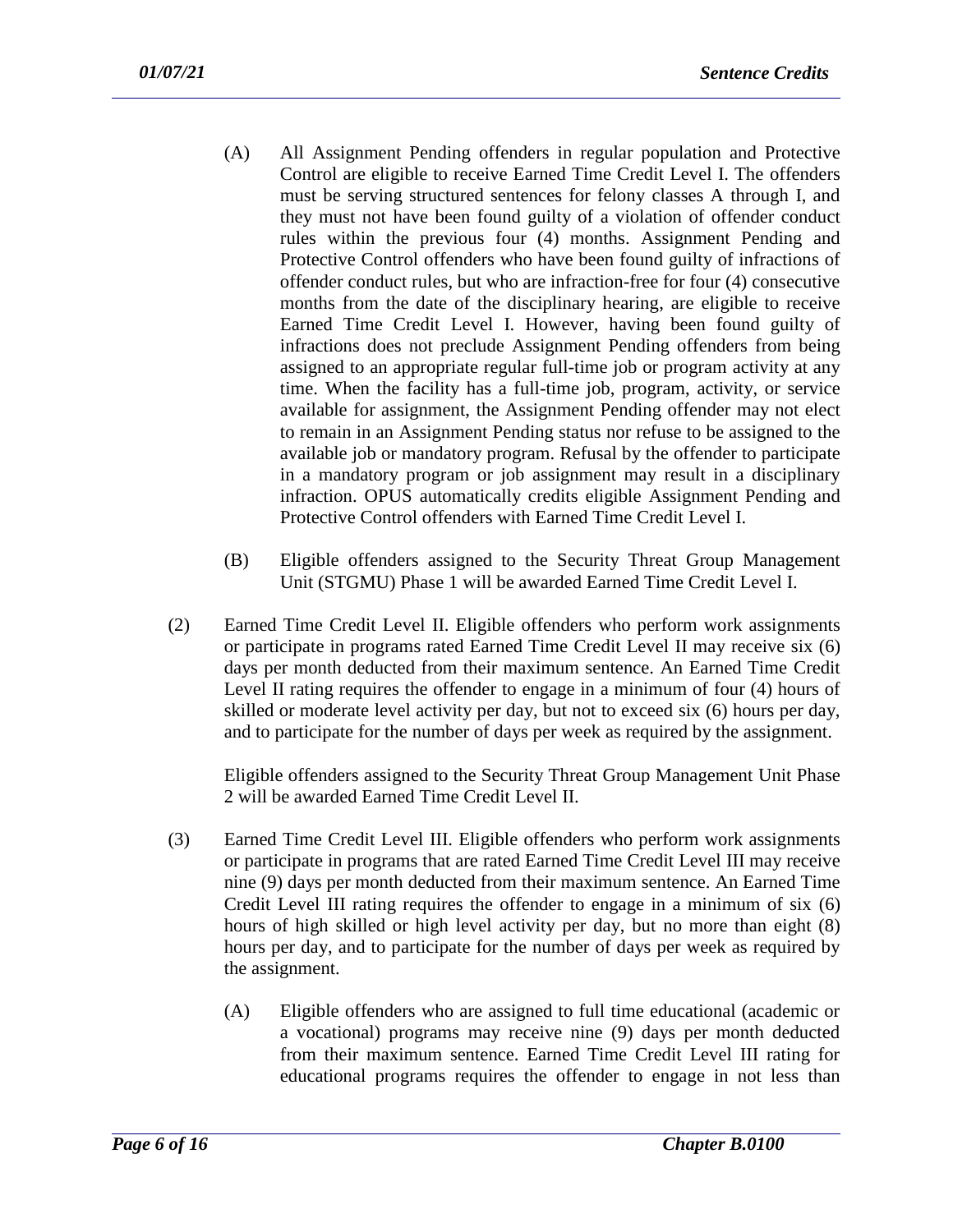twenty-eight (28) hours and not more than forty (40) hours of instruction per week and to participate for the number of hours per week as required by the assignment.

- (B) Eligible offenders assigned to the Security Threat Group Management Unit Phase 3 will be awarded Earned Time Credit Level III.
- (d) Forfeiture of Earned Time Credit: Earned Time Credit is subject to forfeiture when the offender is found guilty of a violation of offender conduct rules if the offender is sentenced under the Structured Sentencing Act. The amount of Earned Time Credit lost as a result of the infraction of offender conduct rules shall not exceed the amount of time the offender has earned to date. Offenders found guilty of assault(s) on staff resulting in physical injury are subject to be ineligible for future Earned Time Credit on their current period of incarceration. Forfeiture of Earned Time Credits will be facilitated through the disciplinary process.
- (e) Restoration of Forfeited Earned Time Credit: Restoration of forfeited Earned Time Credit may occur as set forth in Section .0115 of this policy.
- (f) Ineligible Offenders: Offenders with sentences or assignments characterized as follows are not eligible for Earned Time for the purpose of reducing their confinement or calculating an unconditional release date:
	- (1) committed to custody for contempt of court;
	- (2) Health law violators;
	- (3) serving an active prison term followed by a period of Special Probation;
	- (4) Safekeepers;
	- (5) committed for a Presentence Diagnostic Study;
	- (6) crimes occurring prior to October 1, 1994;
	- (7) convicted of DWI and
	- (8) Any offender serving a life sentence.
	- (9) CRV
	- (10) PR3
	- (11) PRV
	- (12) Processors
	- (13) Offenders found guilty through Disciplinary Process of assault(s) on staff resulting in physical injury
- (g) Assignment and Attendance: Facility staff is responsible and accountable for ensuring that eligible offenders are assigned to an assignment and that offenders attend their assignments for the number of hours as specified by the rules of the Earned Time level that has been allocated to the assignment, unless an appropriately authorized exception has been made.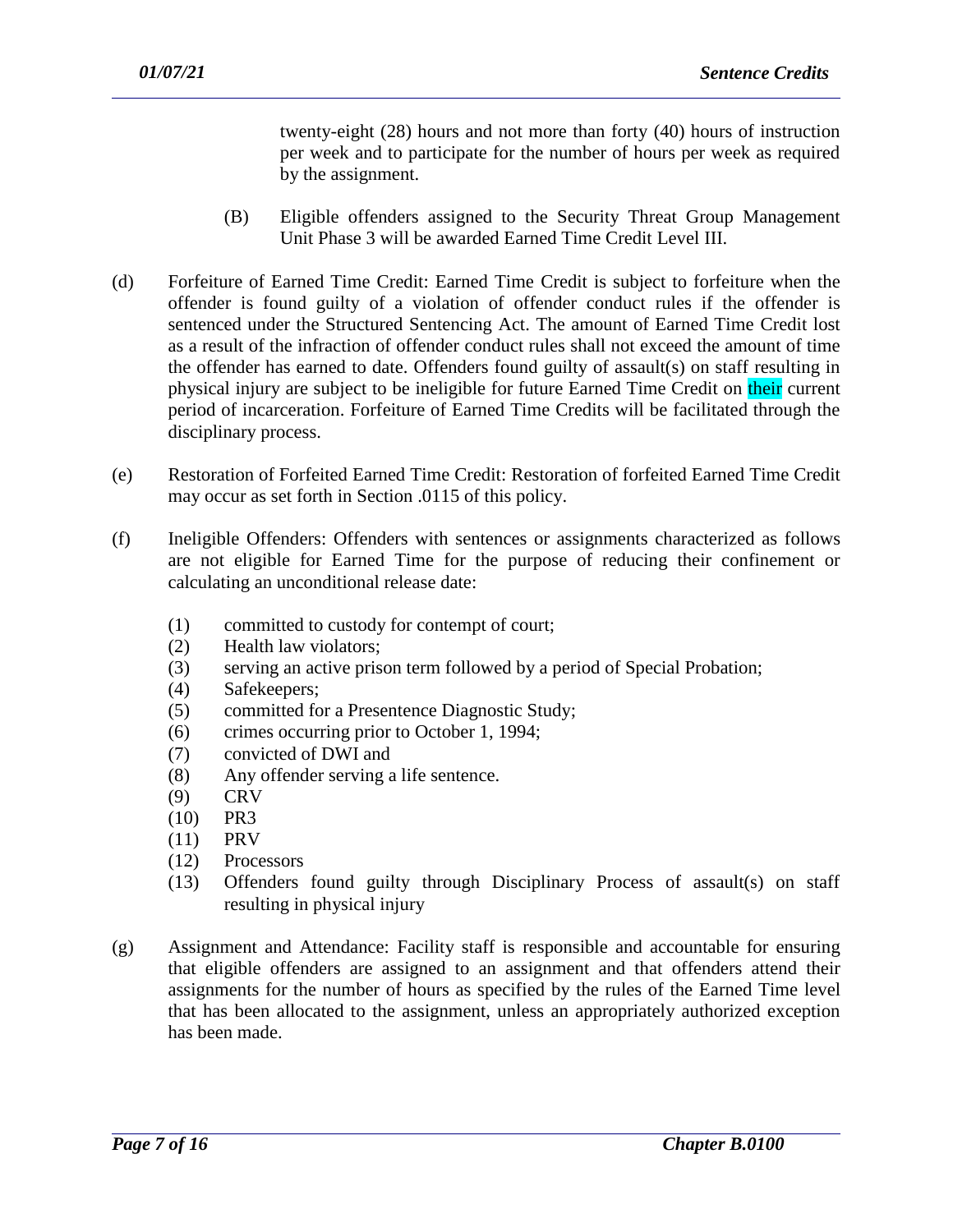#### .**0114 DISCRETIONARY TIME**

- (a) Discretionary Time Sentence Credits may be awarded to any offender who is authorized to earn sentence credits by statute or Division policy. This automatically excludes offenders including safe keepers, offenders who are serving CRV or PR3 sentences, and offenders on death row, and typically this will exclude any offender who is on RHDP, RHCP or HCON.
- (b) Such credits shall be issued in the discretion of the **Warden** or their designee to effectuate the orderly release of offenders nearing their projected release dates. For example, if the date for an in-custody offender's release from custody falls on a Saturday, a Sunday or a holiday recognized and observed at the place of confinement, the prisoner may be awarded Discretionary Time credits such that the offender is released on the last preceding weekday prior to the offender's projected release date. Division authority can use discretionary time to affect releases of offenders at the direction of the Commissioner of Prisons.
- (c) In no event shall Discretionary Time sentence credit be used to reduce the offender's sentence below the minimum term imposed by the court.

#### **.0115 MERITORIOUS TIME**

- (a) All offenders who are eligible for Gain or Earned Time Sentence Credit are also eligible for Meritorious Time Sentence Credit awards. Recommendations for Meritorious Sentence Credit awards will only be entered in OPUS by the facility where the offender is housed. A recommendation for a Meritorious Time award for an offender by a temporary housing facility will be forwarded to the offender's facility of permanent or regular housing by the temporary housing facility. The prison facility of permanent or regular housing for the offender will receive, review, approve or disapprove and enter in OPUS the final actions on the recommended Meritorious Time award. The Warden or their designee is guided by this policy in making awards of Meritorious Time Sentence Credits to eligible offenders.
- (b) Meritorious Time credit awards for misdemeanants sentenced for crimes occurring on or after October 1, 1994, shall not exceed four (4) days per month. A facility cannot award more than 30 days per month of Meritorious Time Credit awards for felons sentenced for crimes occurring on or after October 1, 1994. The Warden or designee must approve Meritorious Time awards of 30 days or less. The Commissioner of Prisons or their designee must approve meritorious Time Credit awards that exceed 30 days during a calendar month. Meritorious Time Credit awards cannot reduce a felon's period of incarceration below their minimum sentence.
- (c) Eligible offenders may be awarded Meritorious Time credit for working overtime, working in emergency conditions, working in inclement weather, exemplary acts, apprenticeship training, and for program and educational achievements.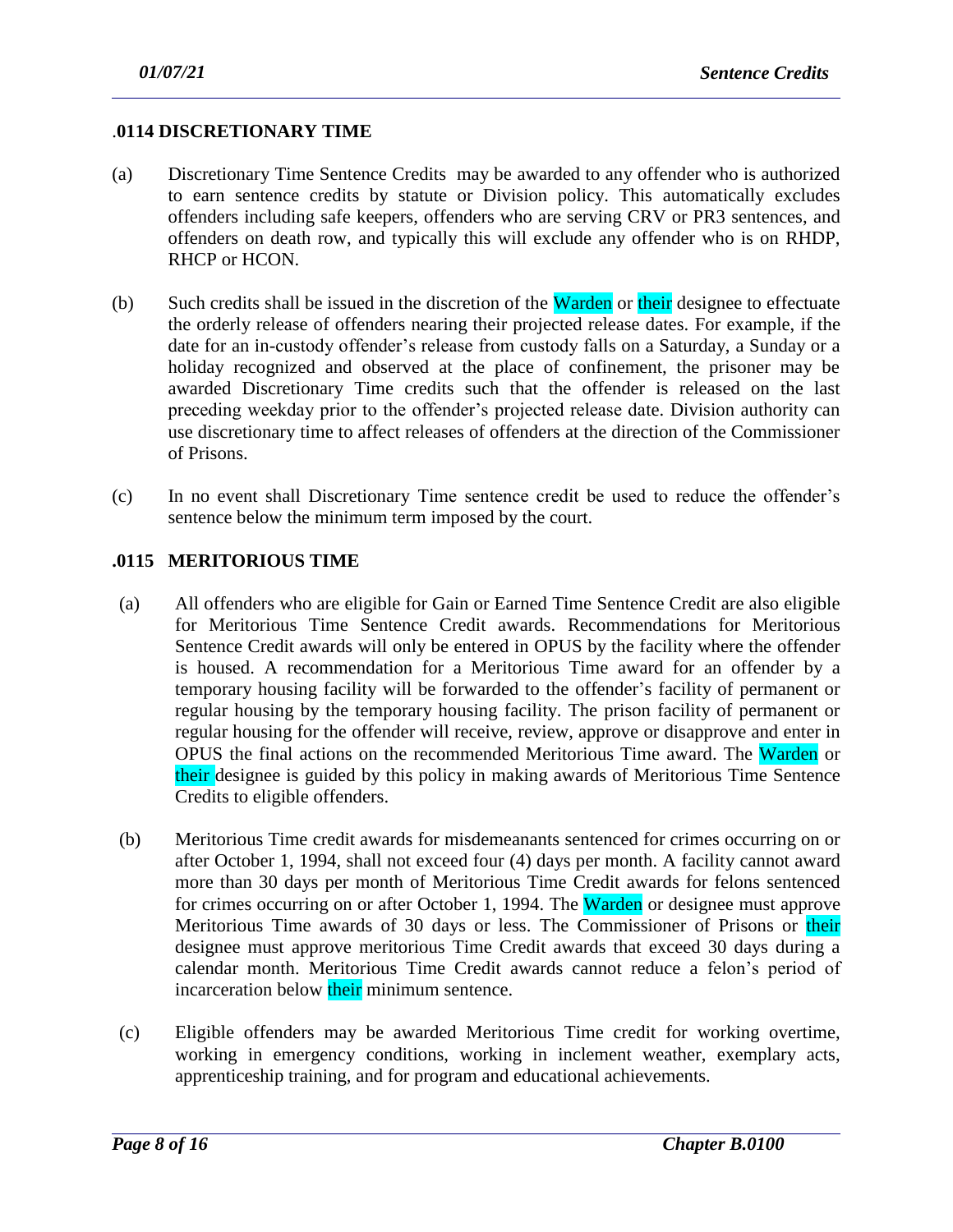- (d) Recommendations and approval of Meritorious Time Awards will be guided by and based upon the following:
	- (1) Exemplary Acts and Emergency Conditions
		- (A) Meritorious Time Awards for Exemplary Acts. Meritorious Time awards for exemplary acts must be approved by the Warden and should not exceed thirty days for each act. Exemplary acts are to be construed as acts that demonstrate going well above or beyond the normal expectations and for acts of heroism.
		- (B) Meritorious Time Awards for Emergency Conditions. Offenders are eligible for Meritorious Time awards for work performed during emergency conditions. Wardens will determine when an emergency condition exists. Such emergency conditions may include, but are not limited to, power failures, forest fires, work stoppages, riots, and statewide emergencies as established by the State Emergency Response Network or the Governor.
	- (2) Work Performed.
		- (A) Overtime. Offenders are eligible to receive Meritorious Time for hours worked overtime. Overtime is defined as satisfactory performance by the offender, as determined by the judgment of the supervisor, on a regular job or a special assignment, beyond a 40-hour work week. Meritorious Time is awarded at the rate of one (1) day of sentence credit for each eight (8) hours of performance over forty (40) hours. Work Release Programs are not eligible to receive Meritorious Time for hours worked overtime on a Work Release job.
		- (B) Inclement Weather. Offenders are eligible for Meritorious Time sentence credit for working in inclement weather. Inclement weather is defined as a chill factor of below 20 degrees Fahrenheit or temperature above 95 degrees Fahrenheit. In addition, such conditions as rain, sleet, snow, and/or other unusual or abnormal weather circumstances may be determined by the Warden to meet the requirements of Inclement Weather.
	- (3) Apprenticeship Program.
		- (A) Offenders are eligible for Meritorious Time for achievements in Apprenticeship Training. Only offenders participating in an Apprenticeship Training that has been rated and approved as an Apprenticeship Program by the Director of Reentry, Programs and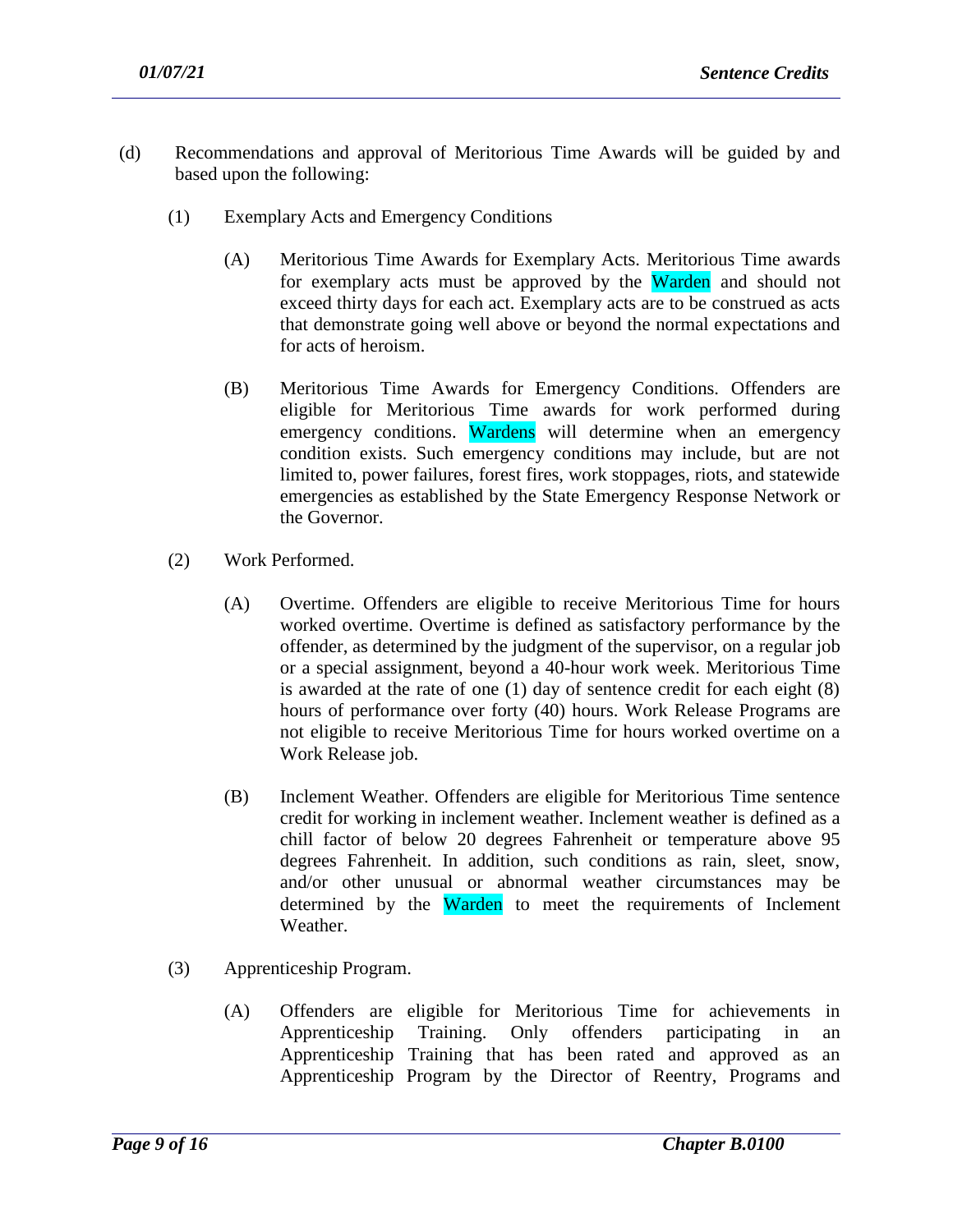Services, has been certified by the North Carolina Department of Labor (NCDOL) and has been issued a NC Department of Commerce Apprentice Agreement form (ACIP 2.4.13-Rev. 8) by the NCDOL, will be eligible to receive sentence credits for their achievements.

- (B) Offenders may be awarded 15 days Meritorious Time for each successful completion of 500 hours of On the Job Training (OJT) in the Apprenticeship Program. Offenders may be awarded 30 days of Meritorious Time sentence credits for each successful completion of the Journeyman Certification in the Apprenticeship Program and/or the successful completion of the Master Craftsman Certification in the Apprenticeship Program.
- (4) Educational Program Completion.
	- (A) Offenders identified as special education students by educational authorities may be awarded 5 days Meritorious Time per month for progress towards established educational goals in keeping with their educational plans.
	- (B) Offenders who complete a full-time Community College continuing education vocational program, as verified by a certificate of completion for the program, are eligible for Meritorious Time sentence credits at a rate of 5 days per achievement.
	- (C) Offenders who achieve a Community College Certificate upon successful completion of a vocational assignment are eligible for and may receive 10 days of Meritorious Time sentence credits. Offenders who achieve a Community College Diploma upon successful completion of a vocational assignment are eligible and may receive 15 days Meritorious Time sentence credits. Offenders are not to be awarded Meritorious Time sentence credits for completion of a portion or individual component of a vocational course curriculum or vocational assignment.
	- (D) Offenders are eligible for Meritorious Time sentence credit for each educational degree achieved. The awarding of sentence credits for the successful completion and attainment of an educational degree is limited to the type of degrees and the amount of time awards as follows: 20 days Meritorious Time for Associate of Arts and/or Associate of Science Degree (AA, AS); 30 days Meritorious Time for Bachelor of Arts, Bachelor of Science (BA, BS) and/or Graduate Degree (MA, MS, Ph.D., etc); and 30 days Meritorious Time for achievement of the High School Equivalency (HSE).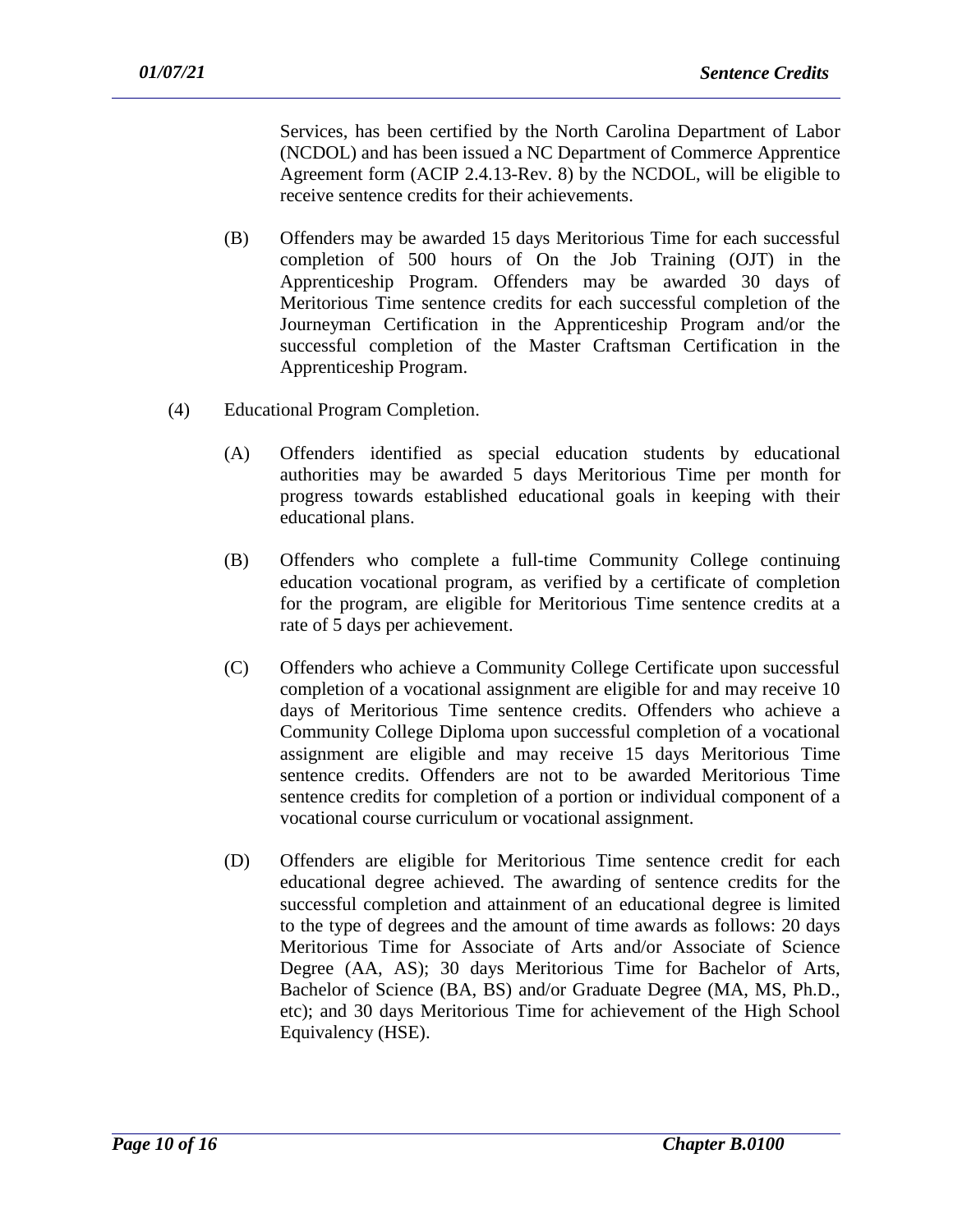- (E) Offenders can only be awarded Meritorious Time Sentence Credit once for successful completion of the same vocational program assignment during his or her current incarceration period. This restriction would not apply to the completion of the same vocational program during a succeeding period of incarceration.
- (5) Other Program Completion and/or Achievement

The Director of Rehabilitative Services or Commissioner of Prisons, at their discretion, may authorize other offender assignments, acts, conditions and achievements to be eligible for Meritorious Time Sentence Credit. Some examples would include: awarding five (5) days meritorious time for completion of Thinking For a Change and Father Accountability; Offenders successfully completing the Therapeutic Diversion Unit (TDU) programming may receive twenty (20) days meritorious time; Offenders completing a 90-day Alcohol and Chemical Dependency Program (ACDP) may receive 15 days merit time for successful completion and offenders who successfully complete 6 (six) months in an ACDP program may receive (30) days meritorious time. The above such credits are limited to one award per program completion per period of incarceration.

(6) Incentive Award

Eligible offenders may be awarded an Incentive Award each month for the previous calendar month if they remain free from a conviction of a disciplinary offense. OPUS will automatically generate and approve 4 days each month for offenders who have remained infraction-free during the previous calendar month. Prisons encourages every offender to maintain positive behavior and will award such behavior through this Incentive Award.

Ineligible offenders will include: offenders undergoing a disciplinary investigation, RHDP, RHCP, HCON, Heightened Sanctioned, Statewide Misdemeanor Confinement Program, Escapees, Pre-trial detainees, Pre-trial detainees undergoing risk assessments, CRV, PR3, Lifers, Death Row, and offenders who are within 30 days of their established projected release date.

If a disciplinary charge is dismissed, if offender is found not guilty, or if an offender has a successful appeal, the incentive award will be awarded for the month during which the disciplinary was dismissed, found not guilty or the successful appeal occurred.

(e) Forfeiture of Meritorious Time. Meritorious Time is subject to forfeiture for those offenders sentenced under the Fair Sentencing and the Structured Sentencing Acts when they have been found guilty of an infraction of conduct rules. The amount of Meritorious Time lost for a guilty finding of an infraction of conduct rules shall not exceed the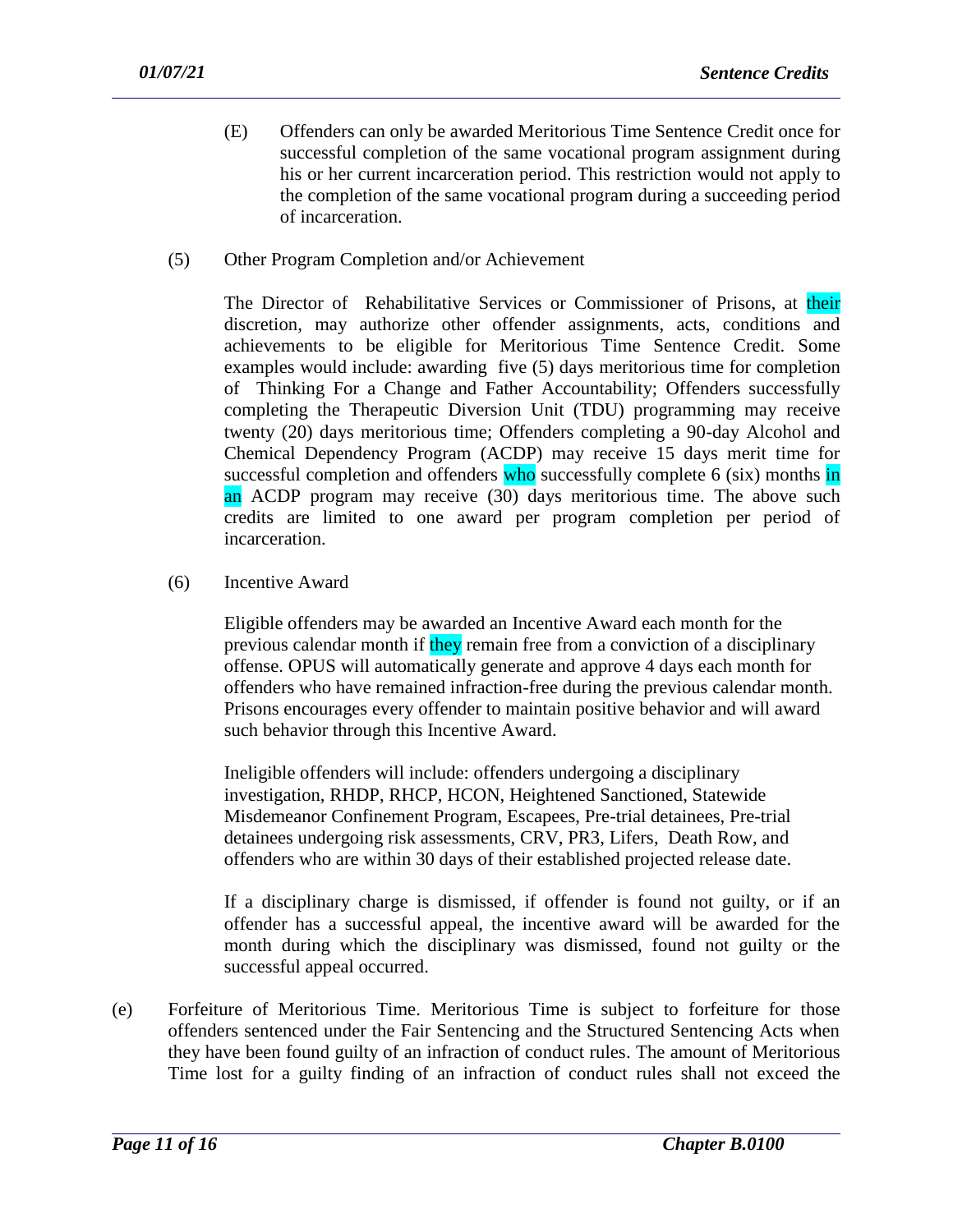amount of Meritorious Time the offender has earned to date. Offenders found guilty of assault(s) on staff resulting in physical injury are subject to be ineligible for future Meritorious Time on their current period of incarceration.

## **.0116 RESTORATION OF FORFEITED GOOD TIME, EARNED TIME, AND MERITORIOUS TIME**

Sentence Credits that can be forfeited are Good Time, Earned Time, and Meritorious Time. Sentence credits forfeited through disciplinary action may be restored by Wardens if 30 days or less for a calendar month and by the Commissioner of Prisons or their designee if more than 30 days for a calendar month; and in the case of offenders confined to local confinement facilities, the sheriff or administrator of a regional confinement facility. Such restorations shall be based upon incidents of improved behavior by the offender. Restoration of forfeited time cannot exceed the total time lost.

- (a) Each facility will post an Offender Notice in areas accessible by all offenders to ensure all offenders are familiar with the requirements for restoration.
- (b) Restoration of forfeited sentence credits will be based on an offender remaining infraction free for a specific period of time and may require compliance with an established Case Management Plan for the offender. An offender shall not be penalized if there are not sufficient jobs or programs at their facility for them to be assigned, as long as the offender is on a waiting list for a job, program, activity or service the offender may have time restored.
- (c) Forfeited sentence credits may be restored at the discretion of the Warden for infractions occurring prior to August 1, 2007. The waiting period for restoring sentence credits forfeited as a result of an infraction occurring on or after August 1, 2007, will be as follows:
	- (1) Class A infractions: Any sentence credit forfeited as a result of an A class disciplinary infraction will not be eligible for restoration of forfeited time.
	- (2) Class B infractions: An offender may request restoration after remaining infraction free for one year from the date of the disciplinary hearing. The request must be in writing to the assigned case manager who will establish a behavior agreement specifying the amount of time to be restored each month, as well as the jobs or programs the offender must either be participating in or awaiting assignment to in order to be restored. Facility staff must enter the restored time in the Offender Population Unified System (OPUS) using the Sentence Credit/Penalty screen (OT61).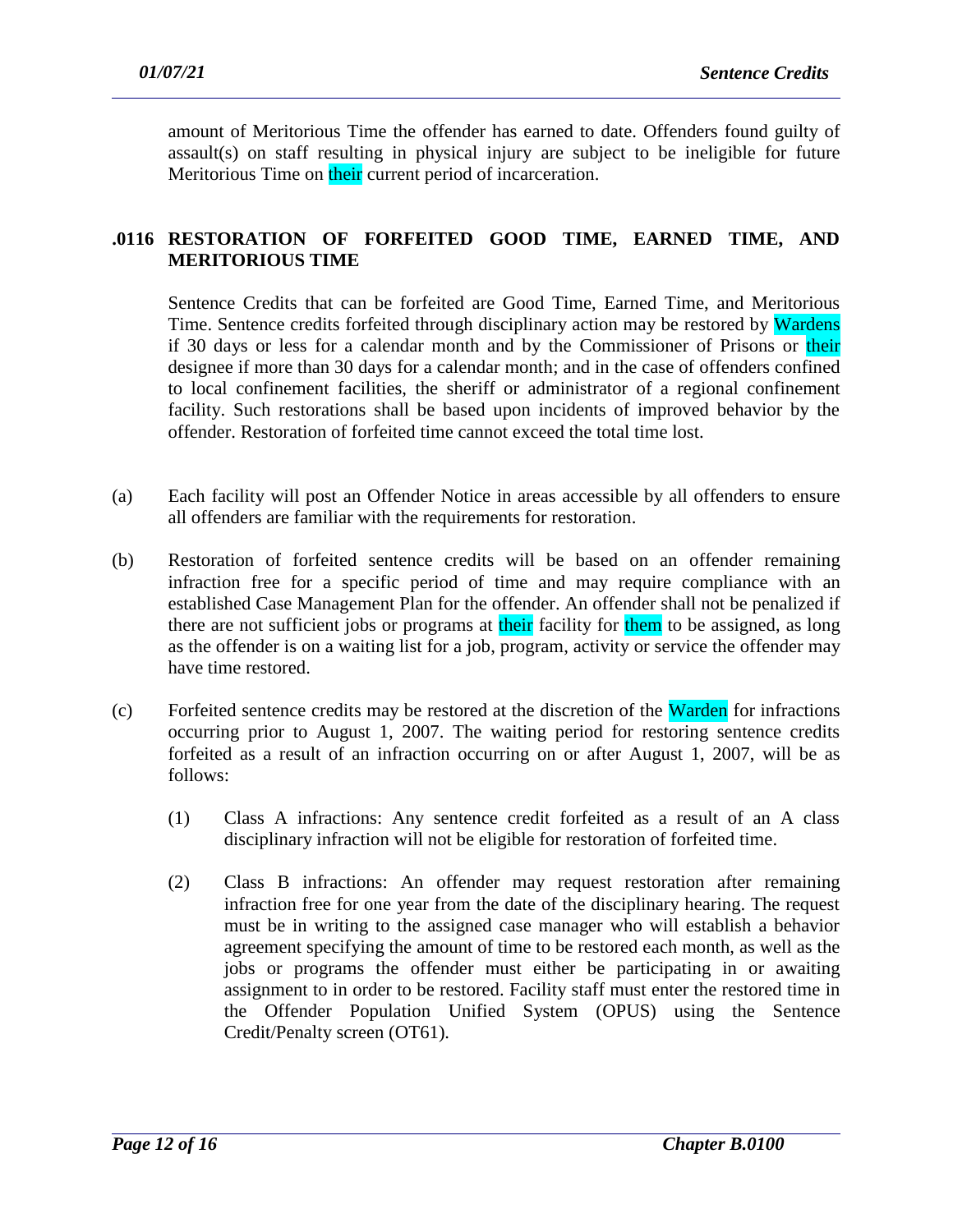- (3) Class C infractions: Sentence credits forfeited due to C class infractions will be automatically restored after six months if the offender has incurred no additional rule violations. OPUS will restore the credits in increments not to exceed 10 days per month. This automated process will apply to infraction(s) with an applied date on or after August 1, 2007. Restoration of time for infraction(s) occurring before August 1, 2007, must be requested in writing by the offender and if approved, staff must enter in OPUS using the Sentence Credit/Penalty screen (OT61). Additional credits may be restored if the offender makes a request in writing to the assigned case manager who will establish a behavior agreement specifying the amount of time to be restored each month, as well as the jobs/programs the offender must either be participating in or awaiting assignment to in order to be restored.
- (d) Restored Time Limits: The restoration of forfeited time for infraction classes B and C will be at a rate not to exceed 30 days per month. The total amount of restored time shall not exceed the number of days lost as a result of being found guilty of an infraction of conduct rules. No restorations of sentence credits shall occur that will reduce an offender's release date to less than 30 days from the date the time is being restored. Time lost during one period of incarceration cannot be restored during a subsequent period of incarceration. Time lost during a period of incarceration for consecutive sentences can only be restored during that period of incarceration.
- (e) In no event shall an offender disciplined for assault on a Prisons staff member resulting in a physical injury have forfeited sentence credits restored.

## **.0117 PROCEDURES FOR AWARDING AND CREDITING TIME**

- (a) Recording Sentence Credits
	- (1) Good Time. Good Time awarding is automatically recorded and managed through OPUS for eligible offenders.
	- (2) Gain or Earned Time Credit. Gain or Earned Time Credit is automatically recorded and managed for the offender by OPUS when the responsible staff accurately records the offender's activity assignment in OPUS.
	- (3) Meritorious Time for Overtime. Overtime hours are entered along with regular hours of work on the Offender Attendance Record in OPUS. OPUS maintains a record of hours entered over forty (40) hours per week. Every eight (8) hours over forty (40) hours, OPUS automatically awards the offender one (1) day of Meritorious Time Sentence Credit.
	- (4) Award Limits for Overtime Meritorious Time: Staff are responsible and accountable for ensuring that offenders do not receive, on a consistent and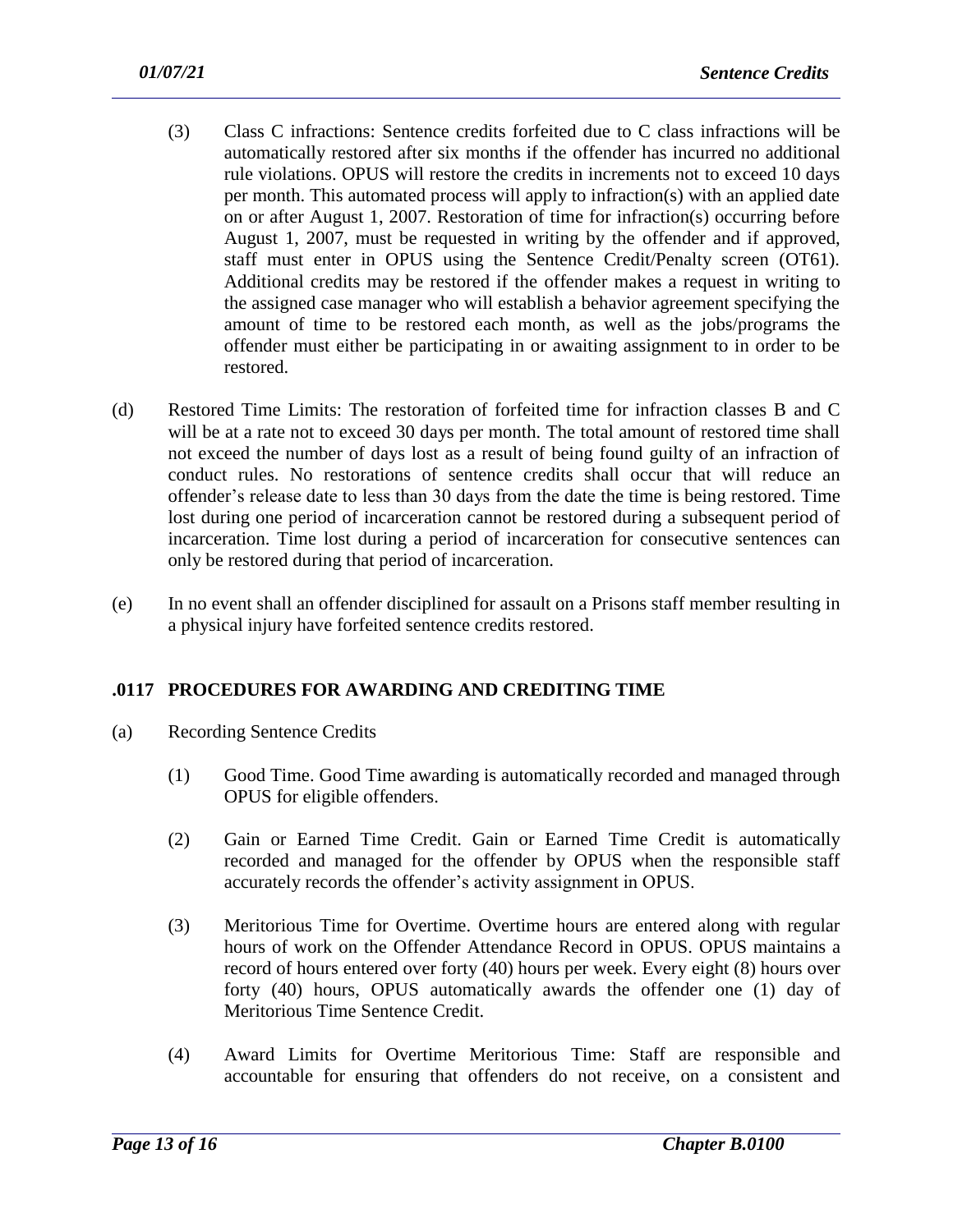frequently reoccurring basis, more than two (2) days per week of Meritorious Time Sentence Credit for work assignments that have been established as a seven (7) day, eight (8) hour a day assignment. It is essential that the staff person, who is responsible for entering the number of hours worked by an offender, enter the actual number of hours worked by the offender. Staff must not just enter the established hours for the work assignment, but must enter the actual hours worked by the offender.

- (5) Meritorious Acts and Emergency Conditions. The Warden or designee reviews and approves a Meritorious Act or Emergency Condition recommendation for Meritorious Time Sentence Credit that does not exceed 30 days or when the award does not cause the total amount of sentence credit the offender will receive during a calendar month to exceed 30 days. Awards that will exceed 30 days for a calendar month must be approved by the Commissioner of Prisons or their designee. The recommendation, review, and final action for Meritorious Time are recorded on the OPUS Sentence Credit Award screens (OT60 and OT61).
- (b) Jails and Contractual Facilities Sentence Credits Management.
	- (1) Sentence credits may be awarded only to offenders who are currently serving active sentences in North Carolina Prisons or who are serving an active prison sentence but are housed in jail facilities or contractual housing facilities. When an offender who is sentenced to prison but is housed in jail pursuant to a Court Commitment, the Sheriff or Administrator of the local confinement facility shall establish procedures for granting, approving, and documenting any and all sentence credit awarded the offender. In the case of offenders housed in jails or contractual housing facilities, the Sheriff or Administrator shall forward recommendations for any and all Meritorious Sentence Credit awards to the Director of Reentry, Programs and Services, Commissioner of Prisons or their designee for final review and approval.
	- (2) Documentation for authorized sentence credit awards for offenders housed in a local confinement facility are recorded, reviewed, and given final approval by North Carolina Prisons and recorded through the OPUS system.

### **.0118 ADA ASSIGNED GAIN AND EARNED TIME CREDIT**

(a) If through the Americans with Disability Act (ADA) process, a determination is made that an offender with a disability who is housed in regular population or protective control cannot be given a reasonable accommodation to enable him or her to participate in a Gain or Earned Time job**,** program, activity or service the offender will receive ADA assigned Gain or Earned Time Sentence Credits. ADA assigned Gain Time eligible offenders are awarded sentence credits as Gain Time Credit Level III at the rate of six days (6) days per month. ADA assigned Earned Time eligible offenders are granted sentence credits as Earned Time Credit Level III at the rate of nine (9) days per month.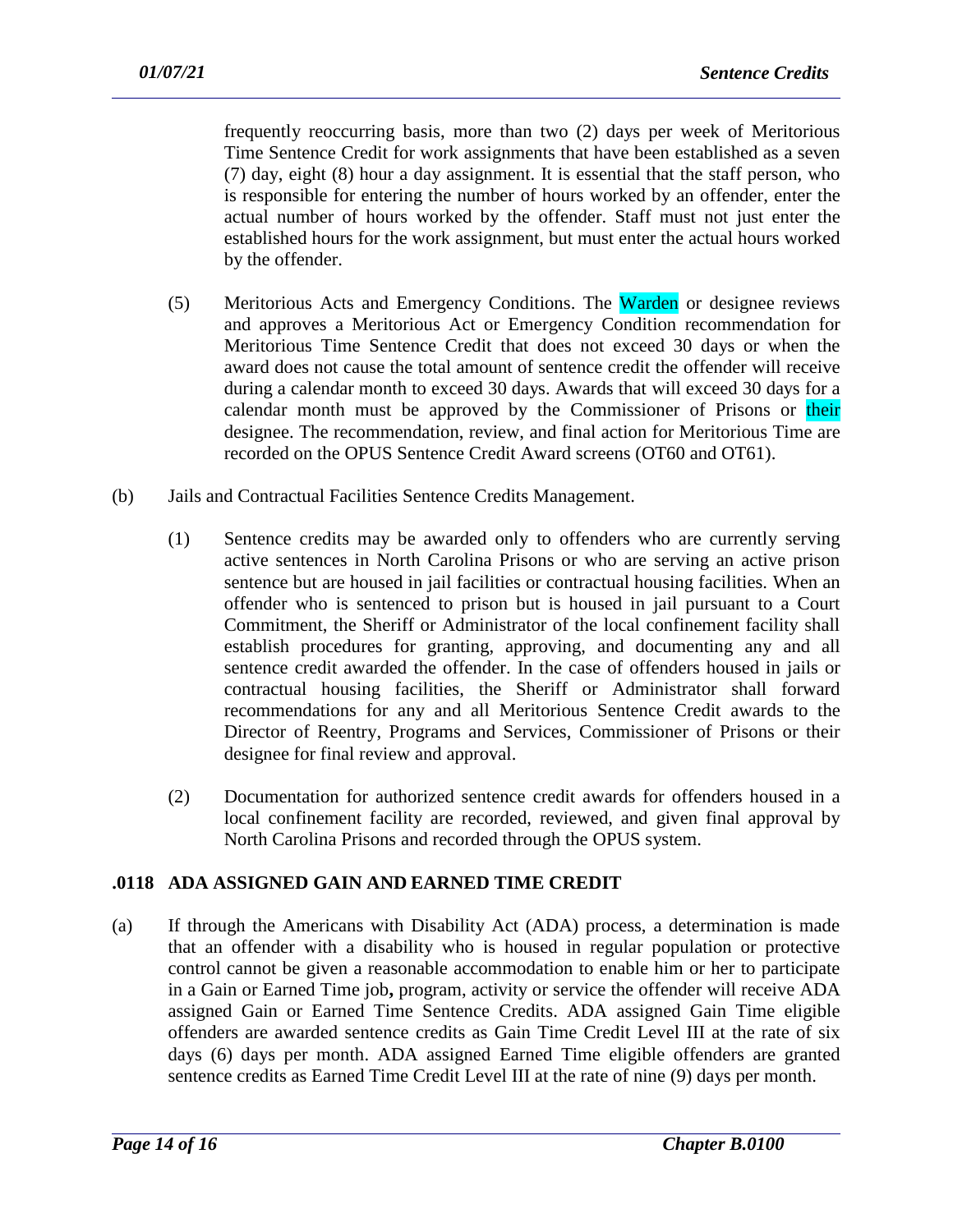- (b) ADA assigned Sentence Credits will continue for identified offenders when transferred to a community hospital for treatment purposes.
- (c) ADA assigned Sentence Credits will continue to be awarded to the identified offender unless the offender is determined to be no longer eligible to receive the credits through the ADA or Disciplinary process.
- (d) The following offender behaviors and/or statuses are not eligible for awarding ADA assigned Sentence Credits:
	- (1) An offender who refuses to participate in jobs, programs, activities or services that have been determined to be appropriate for his or her medical and/or mental health condition or physical disability.
	- (2) An offender who's medical and/or mental health condition or physical disability is the result of self-injurious behavior while in prison.
	- (3) An offender on Restrictive Housing status (other than Protective Control) or if in a Therapeutic/Rehabilitative diversionary unit .
	- (4) An offender who can be given a reasonable accommodation that enables him or her to be assigned to a full time job, program, activity or service**.**
- (e) ADA assigned provides sentence credits to eligible offenders with qualifying disabilities that prevent their assignment to a full time job or program assignment with or without a reasonable accommodation.

### **.0119 ADA ACCOMMODATION GAIN AND EARNED TIME CREDIT**

- (a) If through the Americans with Disability Act (ADA) process, a determination is made that an offender with a disability who is housed in regular population or protective control can be given a reasonable accommodation to enable him or her to participate in a Gain or Earned Time job, program, activity or service, the offender will be eligible to be assigned to the job, program, activity or service. The ADA Accommodated offender will be awarded sentence credits at the rate that is allotted for the job, program, and activity or service they are assigned.
- (b) The ADA Accommodated Earned Time eligible offender who is pending a job, program, activity or service assignment, and who meets the requirements of Assignment Pending Earned Time, will be placed in Assignment Pending Status when a job or program is not